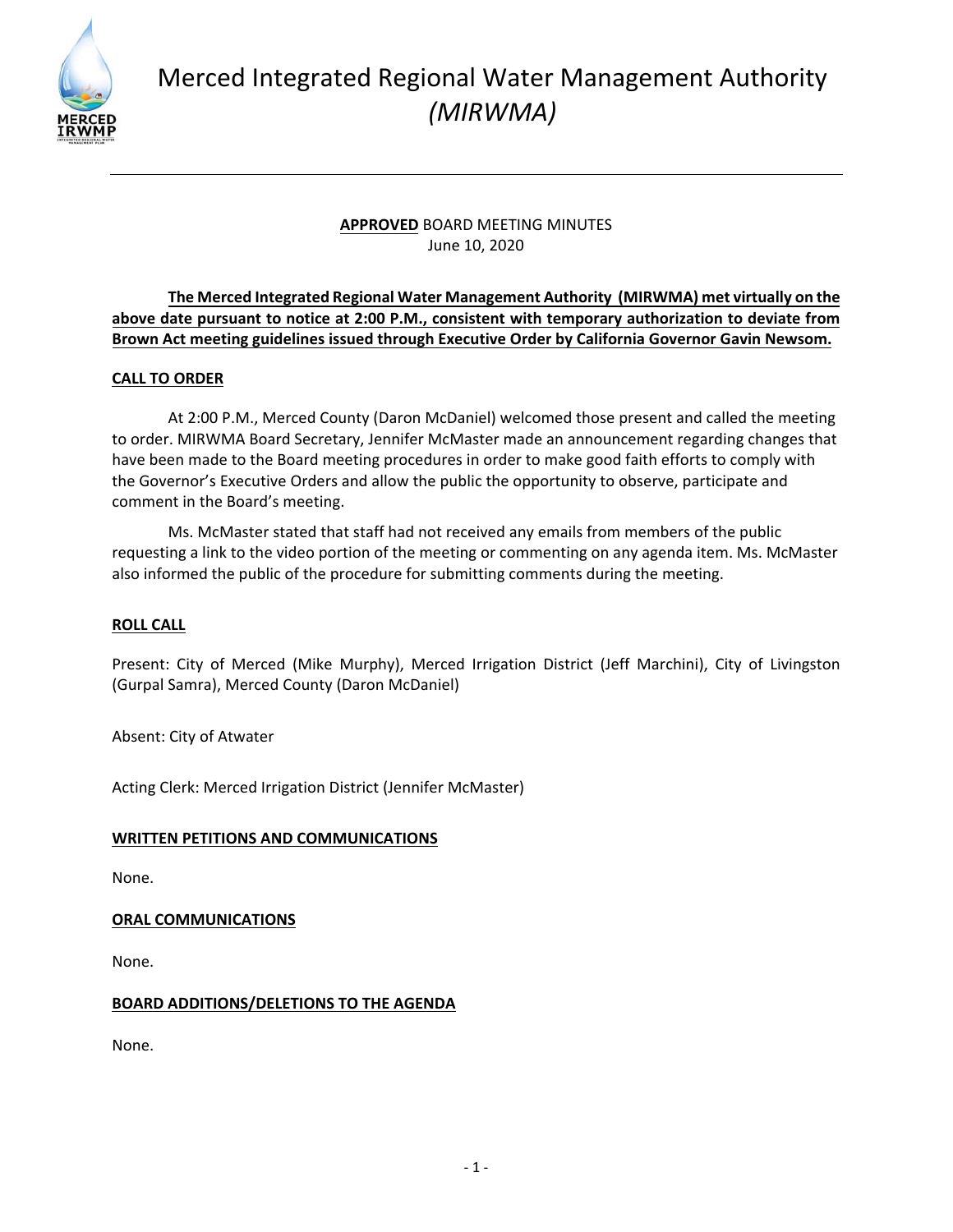#### **CONSENT CALENDAR**

1. Acceptance of draft minutes by consensus: March 11, 2020 Board Minutes

## **On Motion by City of Livingston (Gurpal Samra), seconded by Merced Irrigation District (Jeff Marchini); the Board unanimously approved the minutes as written.**

#### **REPORTS**

Kevin Padway, Merced Irrigation District, Water Resources Engineering Technician provided an overview of the status of the Proposition 1 ‐ Integrated Regional Water Management grant application previously submitted for projects within the Merced IRWM Region. Mr. Padway discussed the draft award recommendations of DWR, which recommended funding for all of the Merced IRWM projects that were submitted. DWR has requested some additional information to be provided.

Mr. Padway provided an update on the Proposition 68 grant requested by the Merced Irrigated‐ Urban Groundwater Sustainability Agency, for which MIRWMA provided a letter of support. Mr. Padway reported that funding was awarded. Projects will be focused on filling data gaps related to the Groundwater Sustainability Plan and a decision support tool for remote sensing throughout the basin.

Hicham Eltal, Merced Irrigation District, Deputy General Manager, Water Rights provided an update regarding the Department of Water Resources Disadvantaged Community Involvement (DACI) Grant. Mr. Eltal discussed two project phases. He noted that Phase 1 funding has been received, approximately 160 wells throughout the Merced IRWM Region have been surveyed for the purpose of obtaining location and elevation data, and work is being done to finalize the data management system integration. DWR requested a DACI needs assessment to identify needs that could be addressed through potential projects to be included in Phase 2 of the DACI Program. He also noted that project funding for Phase 2 has been distributed, and the Merced IRWM region anticipates approximately \$230,000.

Mr. Eltal discussed Phase 2 proposed projects, including project goals and regional benefits and the next steps moving forward. Mr. Eltal stated that the proposed projects are anticipated to improve the understanding of private domestic wells serving disadvantaged community dwellings for parameters that can inform groundwater management decisions.

## **ACTIONS**

Mr. Padway requested the Board review and consider authorizing the submittal of projects for a State Water Resources Control Board Proposition 1 Stormwater Management grant application, and further authorize a member agency to pursue and execute contract(s) necessary to hire a consultant to prepare and submit the Stormwater Grant Program application. Mr. Padway gave a presentation providing background information on the item and indicated that the MIRWMA Regional Advisory Committee previously reviewed the Regions proposed storm water projects in anticipation of the grant. Of those projects, the Black Rascal Creek Flood Control Project involving flood control capabilities and a regulating reservoir for flood control activities was recommended for funding under the Storm Water Grant Program. Mr. Padway discussed the project goals, anticipated benefit and potential cost share.